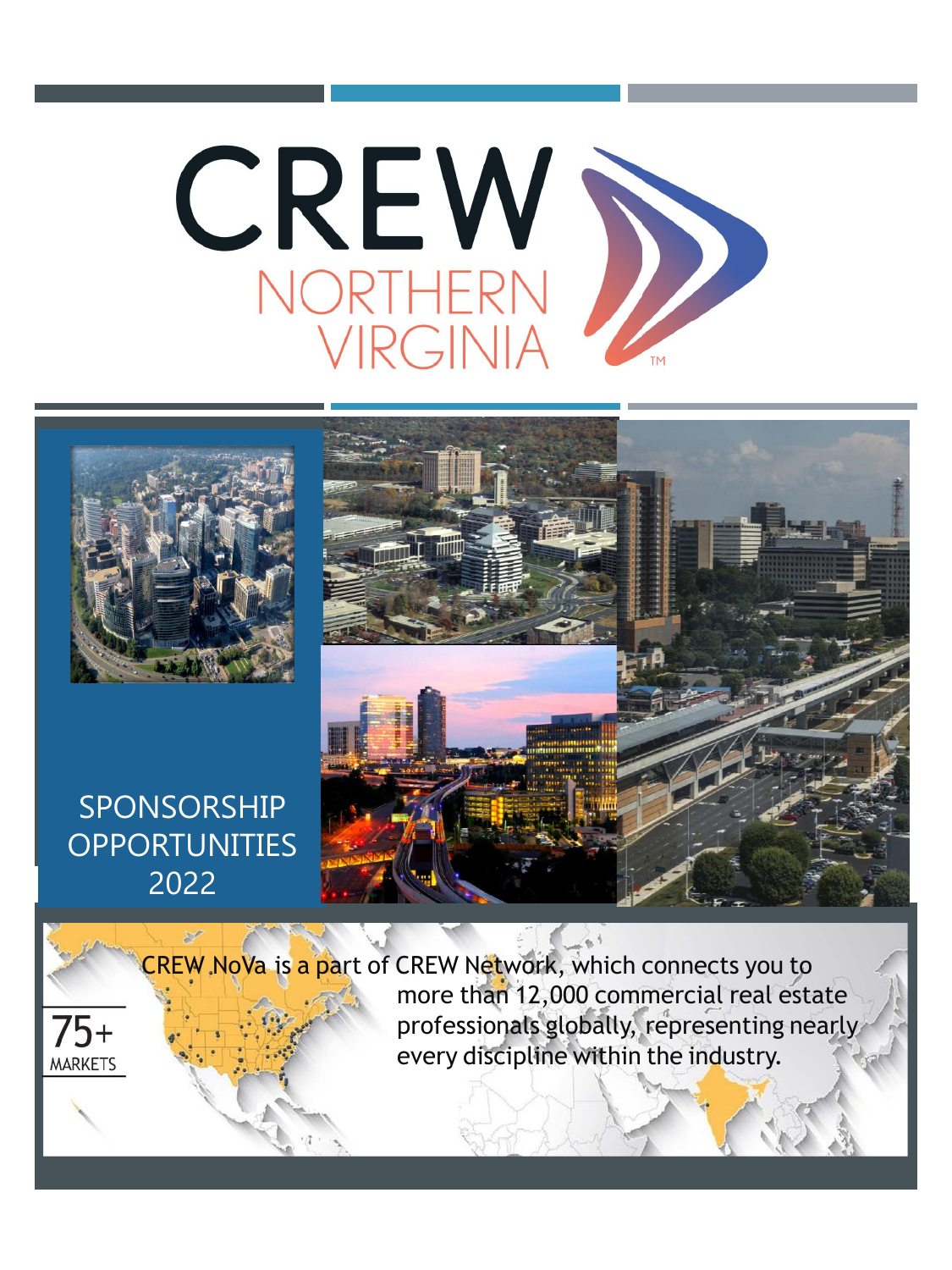## WHY SPONSOR?

**CONNECTIONS WITH SENIOR-LEVEL DECISION MAKERS FROM EVERY FACET OF THE CRE INDUSTRY ACCESS IN INDUSTRY RESEARCH THAT INFORMS BEST PRACTICES GLOBAL EXPOSURE FOR YOUR BRAND AND BUSINESS YEAR-ROUND EXPOSURE TO 12,000 CRE PROFESSIONALS GLOBALLY IN MORE THAN 75 MARKETS**

## EXPOSURE TO ALL CRE **DISCIPLINES**



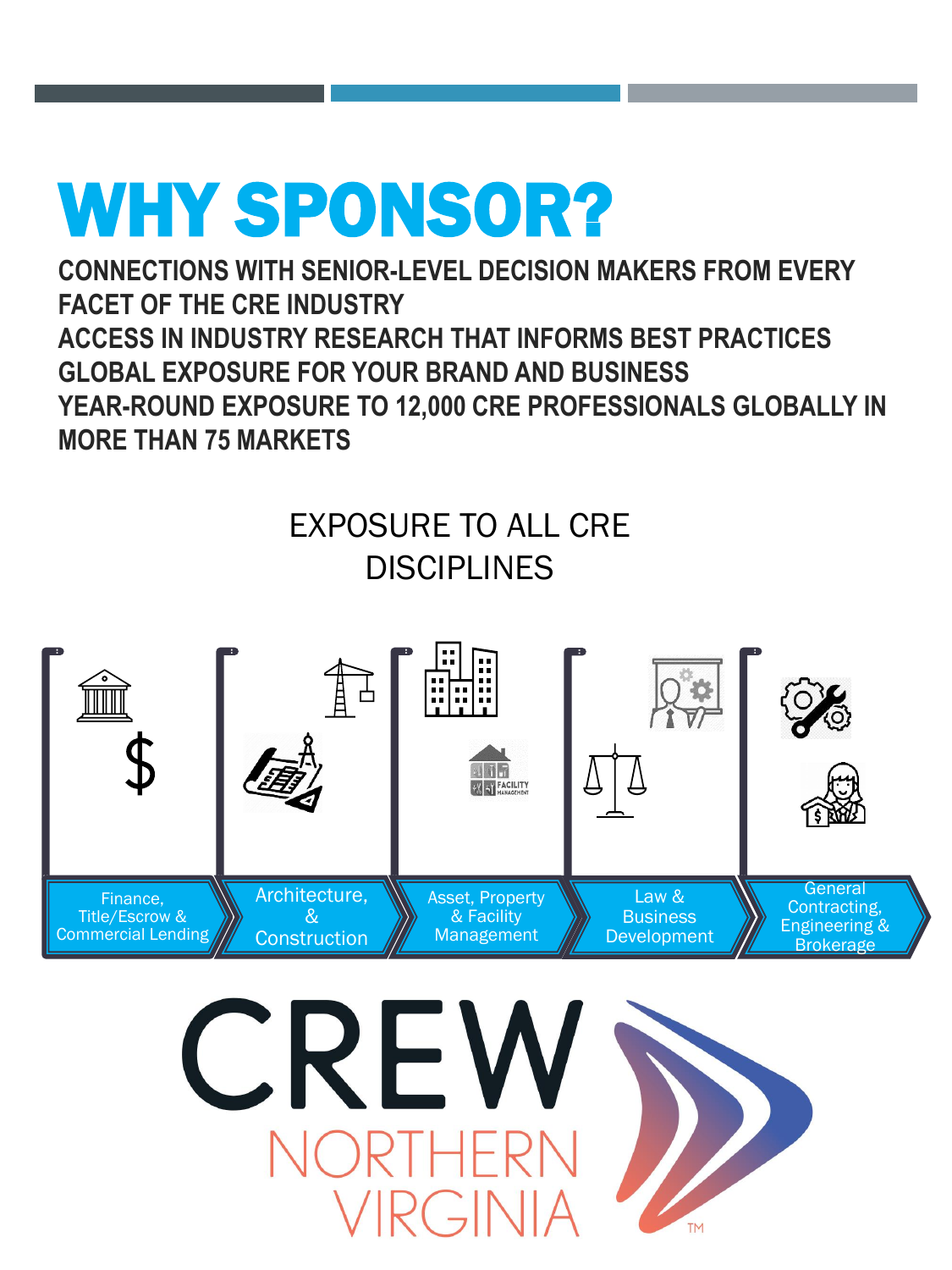# Your Support Advances Women in CRE

| Your Sponsorship Rewards in a                                                                                                                            | <b>Diamond</b> | <b>Platinum</b> | Gold    | <b>Silver</b> | <b>Bronze</b>  |
|----------------------------------------------------------------------------------------------------------------------------------------------------------|----------------|-----------------|---------|---------------|----------------|
| Snapshot                                                                                                                                                 |                |                 |         |               |                |
|                                                                                                                                                          | \$7,000        | \$5,000         | \$3,550 | \$1,900       | \$1,000        |
| SPEAKING OPPORTUNITY at one CREW NoVA<br>program to share Sponsor's offerings and services -<br>Limit 5 minutes (advance notice required)                |                |                 |         |               |                |
| COMPANY SPOTLIGHT: opportunity to have<br>company representatives at exhibit table at CREW<br>NoVA program                                               | $\overline{2}$ | 1               |         |               |                |
| <b>COMPANY COLLATERAL: Placed at each</b><br>place setting at one (1) CREW NoVA<br>program (sponsor provided)                                            |                |                 |         |               |                |
| RESERVED SEATING at speaker's table at one<br>CREW NoVA Program (limited to 2 attendees)<br>advance notice required                                      | 3              | 1               |         |               |                |
| COMPANY HIGHLIGHT SIDE: Featuring sponsor Ad<br>(provided by sponsor) that loops before and after<br>CREW NoVA programs (at least 4 times per year)      |                |                 |         |               |                |
| COMPANY EXPOSURE: Your company announced by<br>presenter; logo on table tent cards; logo on PPT loop; and<br>name tag with sponsor ribbon                |                |                 |         |               |                |
| QUARTERLY KUDOS on CREW NoVA Facebook and<br>Twitter                                                                                                     |                |                 |         |               |                |
| HOTLINK from CREW NoVA website to sponsor home<br>page                                                                                                   |                |                 |         |               |                |
| COMPANY LOGO prominently displayed on CREW<br>NoVA website                                                                                               |                |                 |         |               |                |
| COMPANY RECOGNITION on weekly flyer                                                                                                                      |                |                 |         |               |                |
| <b>CREDIT towards 2022 CREW Network Convention to</b><br>be spent at the sponsor's discretion (up to \$1,200)                                            |                |                 |         |               |                |
| ANNUAL MARKET FORECAST program passes (valued<br>at \$100 each)                                                                                          | 4              | $\overline{2}$  |         |               |                |
| ANNUAL AWARDS PROGRAM event passes (valued at<br>\$200 each)                                                                                             | $\overline{2}$ |                 |         |               |                |
| ANNUAL MEMBERSHIPS (valued at up to \$425) OR<br>Complimentary 2022 CREW Network Convention<br>Member Registration Fee (\$1,800 value)                   | 4 or 2         | 2 or 1          |         |               |                |
| OPPORTUNITY to host Members-Only Networking event                                                                                                        | ٠              |                 |         |               |                |
| ANNUAL MEMBERSHIP (valued at up to \$425)                                                                                                                |                |                 | ٠       |               |                |
| PROGRAM PASSES to be used by employees, and/or to<br>bring a guest or client (applies to CREW NoVA Chapter<br>programs only) (valued at up to \$95 each) | 12             | 10              | 8       | 6             | $\overline{2}$ |
| COMPANY LOGO featured in annual advertisement in<br>Washington Business Journal to thank our Chapter<br>Sponsors                                         |                |                 | ٠       |               |                |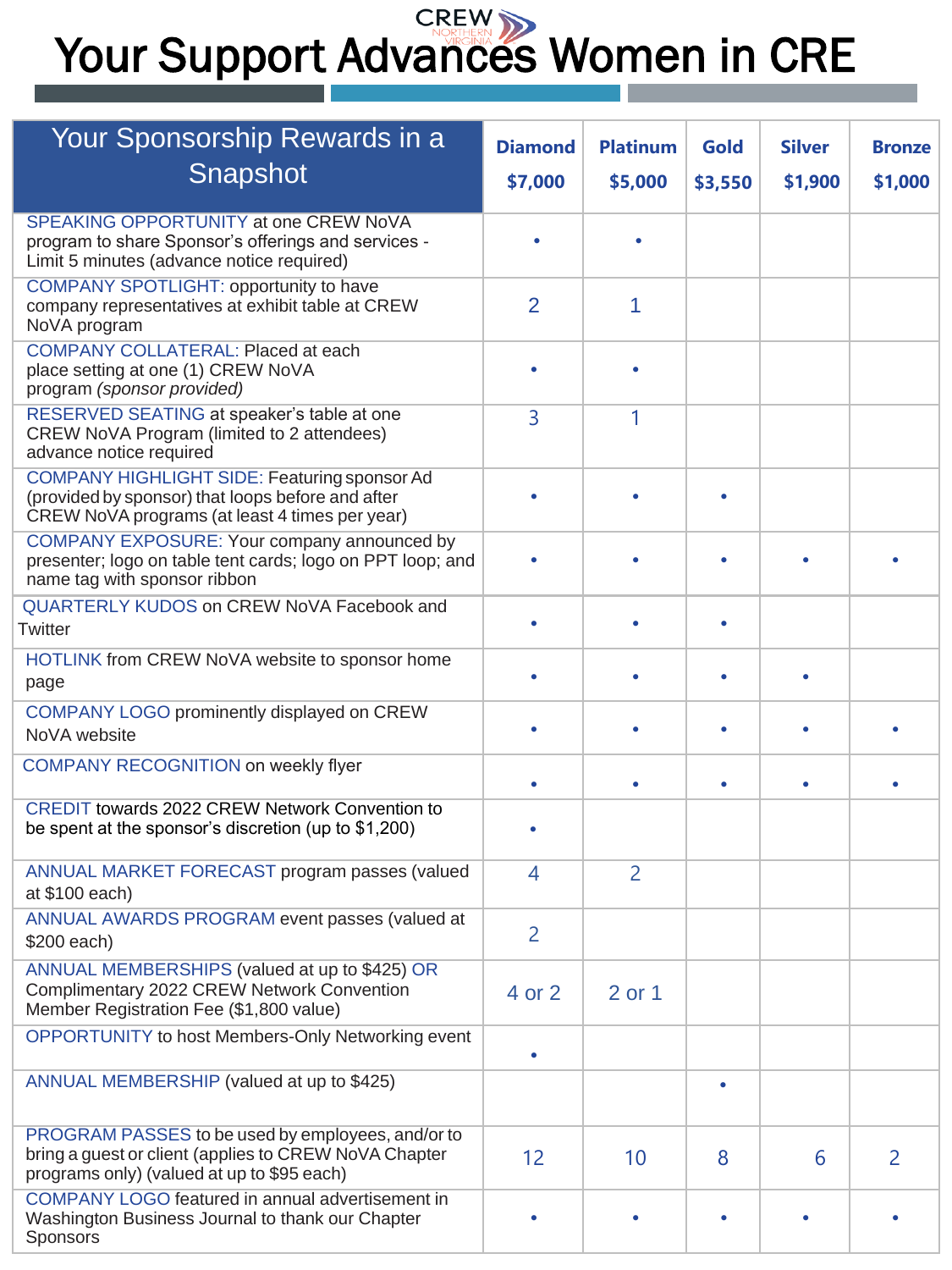

## Your Support Advances Women in Real Estate

## SPONSORSHIP OPPORTUNITIES

## *Recognition at Events*:

- Speaking Opportunity
- Company spotlight
- Reserved seating (3 Events)
- Annual Market Forecast (4 passes)
- Company Highlighted at Every Event
- Half Price for PD Program of the Year for one member
- 4 Annual Memberships and/or 2 CREW Conference Passes (\$1,800 value)
- Annual Awards Program (2 passes)
- 12 Event Passes

## *On-Line Exposure:*

- CNCC Recognition
- Quarterly Social Media Spotlights: CREW NoVA LinkedIn, Facebook and Twitter
- Hotlink from website to sponsor home page
- Corporate Logo prominently featured on CREW NoVA Website
- Weekly Flyer recognition

#### **Diamond** \$7,000

## *Recognition at Events*:

- Speaking Opportunity
- Company spotlight
- Reserved seating (1 Event)
- Annual Market Forecast (2 passes)
- Company Highlighted at Every Event
- 2 Annual Memberships or 1 Crew Conference Pass
- (\$950 value)
- 10 Event Passes

## *On-Line Exposure:*

- Quarterly Social Media Spotlights: CREW NoVA LinkedIn, Facebook and Twitter
- Hotlink from website to sponsor home page
- Corporate Logo prominently featured on CREW NoVA **Website**
- Weekly Flyer recognition

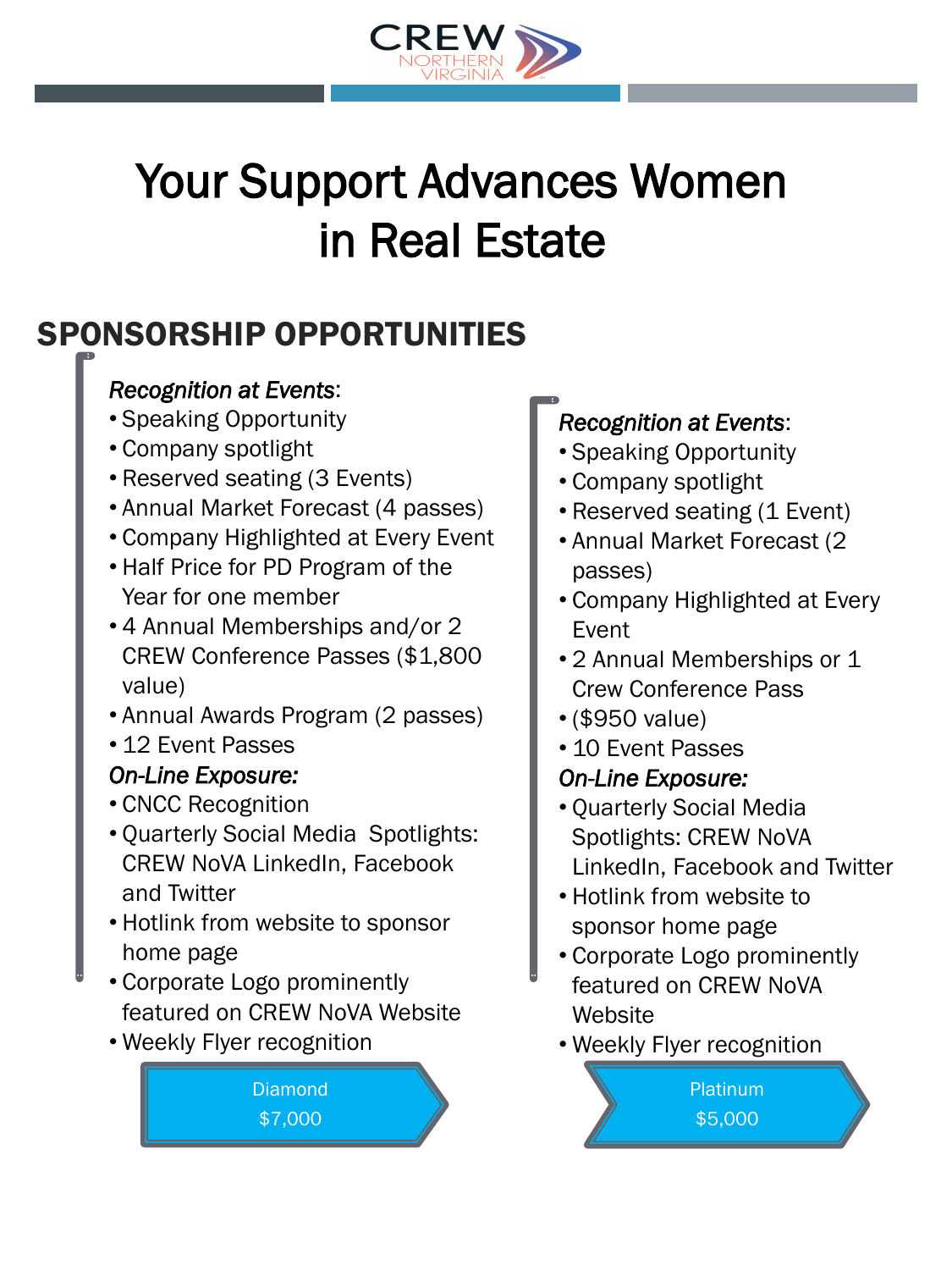

## Your Support Advances Women in Real Estate

## SPONSORSHIP OPPORTUNITIES

## *Recognition at Events*:

- Company Highlighted at Every Event
- 1 Annual Membership
- (\$425 value)
- 8 Event Passes

#### *On-Line Exposure:*

- Quarterly Social Media Spotlights: CREW NoVA LinkedIn, Facebook and **Twitter**
- Hotlink from website to sponsor home page
- Corporate Logo prominently featured on CREW NoVA **Website**
- Weekly Flyer recognition

#### *Recognition at Events*:

- Company Highlighted at Every Event
- 6 Event Passes

#### *On-Line Exposure:*

- Hotlink from website to sponsor home page
- Corporate Logo prominently featured on CREW NoVA Website
- Weekly Flyer recognition

Gold \$3550

## *Recognition at Events*:

- Company Highlighted at
- 2 Event Passes

#### *On-Line Exposure:*

- Corporate Logo prominently featured on CREW NoVA Website
- Weekly Flyer recognition

**Bronze** \$1,000

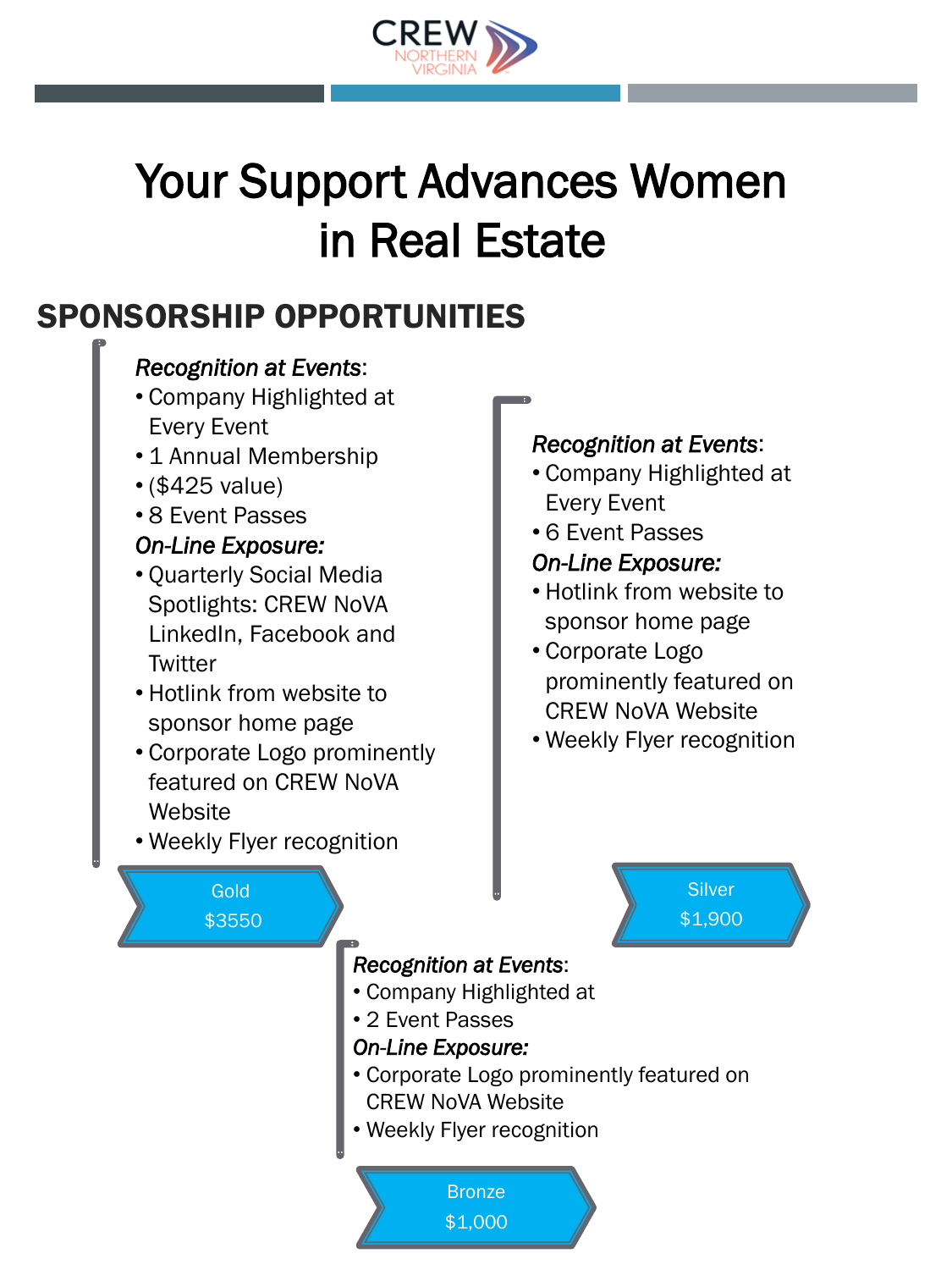

# WASHINGTON **BUSINESS JOURN**

ANNUAL FULL-PAGE AD IN THE WASHINGTON BUSINESS JOURNAL





**MS Real Estate** Development







**Red Coats, Inc.** 

**Balfour Beatty** 



**Kimley**<sup>></sup>Horn Expect More. Experience Better.



















TIMMONS GROUP YOUR VISION ACHIEVED THROUGH OURS.